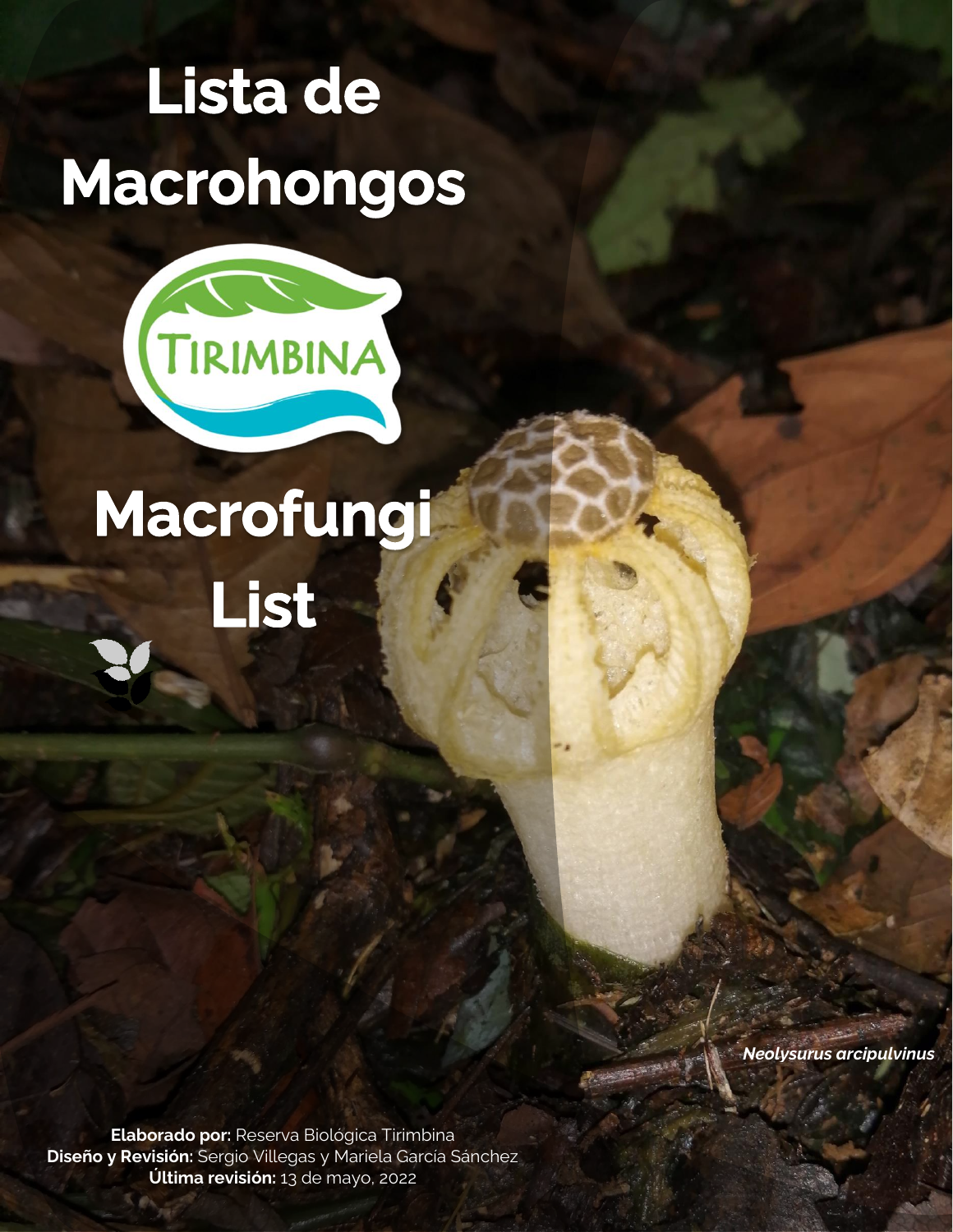

Esta lista de Macrohongos es resultado del trabajo de varios colaboradores de Tirimbina, investigadores y aficionados a los hongos que nos han acompañado a lo largo de los años. ¡Gracias a todos ellos tenemos este listado, **con el que puede saber las especies que se han registrado en nuestra reserva, y marcar las que ha observado!**

This macrofungi list is result of the work of several collaborators of Tirimbina, researchers and mushrooms fans who have accompanied us throughout the years. Thanks to all them we have this list, with which **you can know the species that have been registered in our reserve, and check the ones you have seen!**

### Relleno con rojo **Filled with red**

= En peligro de Extinción (Lista Roja UICN) **Endangered (UICN Red List)**

Especies con un alto riesgo de extinción en estado salvaje **Species with a high risk of extinction in wild**

Relleno con amarillo **Filled with yellow** =



## **Simbología Symbology**

Especies con un riesgo muy alto de extinción en estado salvaje **Species with a very high risk of extinction in wild**

Con este símbolo: ca With this symbol:  $\alpha$   $\equiv$  Podría ser comestible **Could be edible**

Podría ser comestible: podrían ser consumidos si se conoce la forma adecuada de prepararlos \* **Could be edible: could be consumed if the proper way to prepare them is known \*** \* Nota: esta información **NO significa** que estos hongos deban consumirse. **\* Note: this information does NOT mean that these mushrooms should be eaten.**

### **Mundo / World**



Especies de Hongos



Fungi species





Especies de Hongos



Fungi species





Especies de Hongos



Fungi species

#### **Costa Rica Tirimbina Especies Comestibles Edible species**



Especies de Hongos



Fungi species

Página **2** de **6**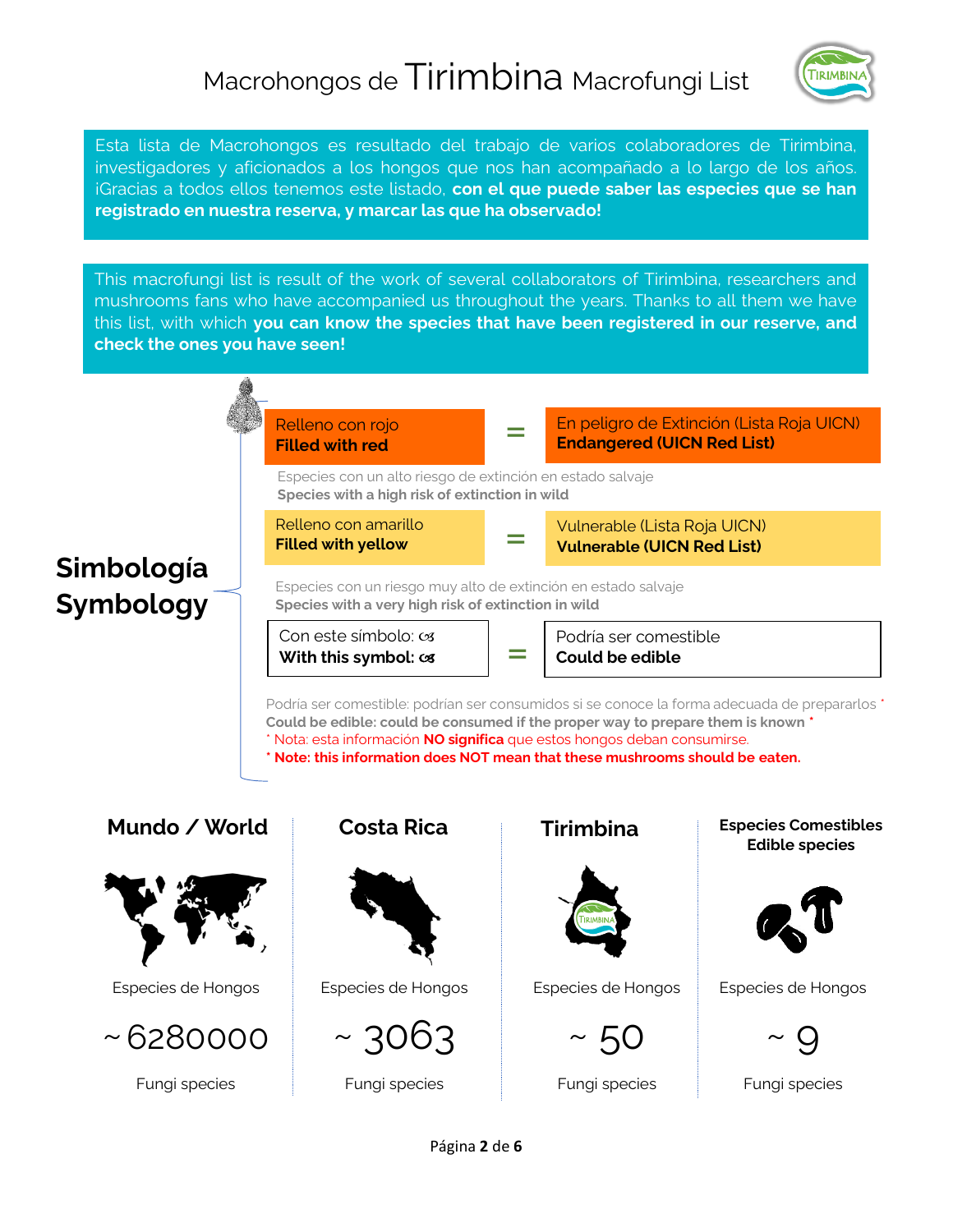

| <b>Familia Agaricaceae Family</b>                                                                    |                                                |              |  |
|------------------------------------------------------------------------------------------------------|------------------------------------------------|--------------|--|
| <b>Species/Especie</b>                                                                               | Common name/Nombre común                       | <b>Check</b> |  |
| Coprinus disseminatus (Pers. Ex Fries) Gray os                                                       |                                                | п            |  |
| Coprinus sp.                                                                                         |                                                | ΙI           |  |
| Morganella velutina (Berk. ex Massee) Kreisel & Dring                                                |                                                | □            |  |
| <b>Familia Auriculariaceae Family</b>                                                                |                                                |              |  |
| Auricularia delicata (Mont. ex Fr.) Henn. cs                                                         | Oreja de Palo Suave                            | П            |  |
| <b>Familia Auriscalpiaceae Family</b>                                                                |                                                |              |  |
| Lentinellus sp.                                                                                      |                                                | ⊔            |  |
| Auriscalpium villipes (Lloyd) Snell & E.A. Dick                                                      |                                                | П            |  |
| <b>Familia Callistosporiaceae Family</b>                                                             |                                                |              |  |
| Macrocybe titans (H.E. Bigelow & Kimbr.) Pegler, Lodge & American Titan/Hongo Gigante<br>Nakasone cs |                                                | ப            |  |
| <b>Familia Clavariaceae Family</b>                                                                   |                                                |              |  |
| Clavulinopsis fusiformis (Sowerby) Corner                                                            | Yellow Coral Mushrooms/Hongo Coral<br>Amarillo | H            |  |
| <b>Familia Clavicipitaceae Family</b>                                                                |                                                |              |  |
| Hypoxylum sp.                                                                                        |                                                | П            |  |
| <b>Familia Geastraceae Family</b>                                                                    |                                                |              |  |
| Geastrum sp.                                                                                         | Earth Star/Estrella de la Tierra               | ΙI           |  |
| <b>Familia Gomphaceae Family</b>                                                                     |                                                |              |  |
| Lentaria sp.                                                                                         | Coral Mushrooms/Hongo Coral                    | П            |  |
| <b>Familia Graphostromataceae Family</b>                                                             |                                                |              |  |
| Camillea labellum Mont.                                                                              |                                                | ΙI           |  |
| Familia Hymenochaetaceae Family                                                                      |                                                |              |  |
| Hymenochaete damicornis (Link) Lév.                                                                  |                                                | $\Box$       |  |
| <b>Familia Hypoxylaceae Family</b>                                                                   |                                                |              |  |
| Daldinia aff. concentrica (Bolt. Ex Fr.) Ces. of De Not                                              | Cramp Ball                                     | $\Box$       |  |
| <b>Familia Lycoperdaceae Family</b>                                                                  |                                                |              |  |
| Calvatia craniiformis (Schwein.) Fr. ex De Toni os                                                   | <b>Brain Puffbal</b>                           | $\Box$       |  |
| <b>Familia Marasmiaceae Family</b>                                                                   |                                                |              |  |
| Marasmius sp.                                                                                        |                                                | □            |  |
| Marasmius haematocephalus (Mont.) Fr.                                                                | Mauve Parachute                                | □            |  |
| Lactocollybia sp.                                                                                    |                                                | $\Box$       |  |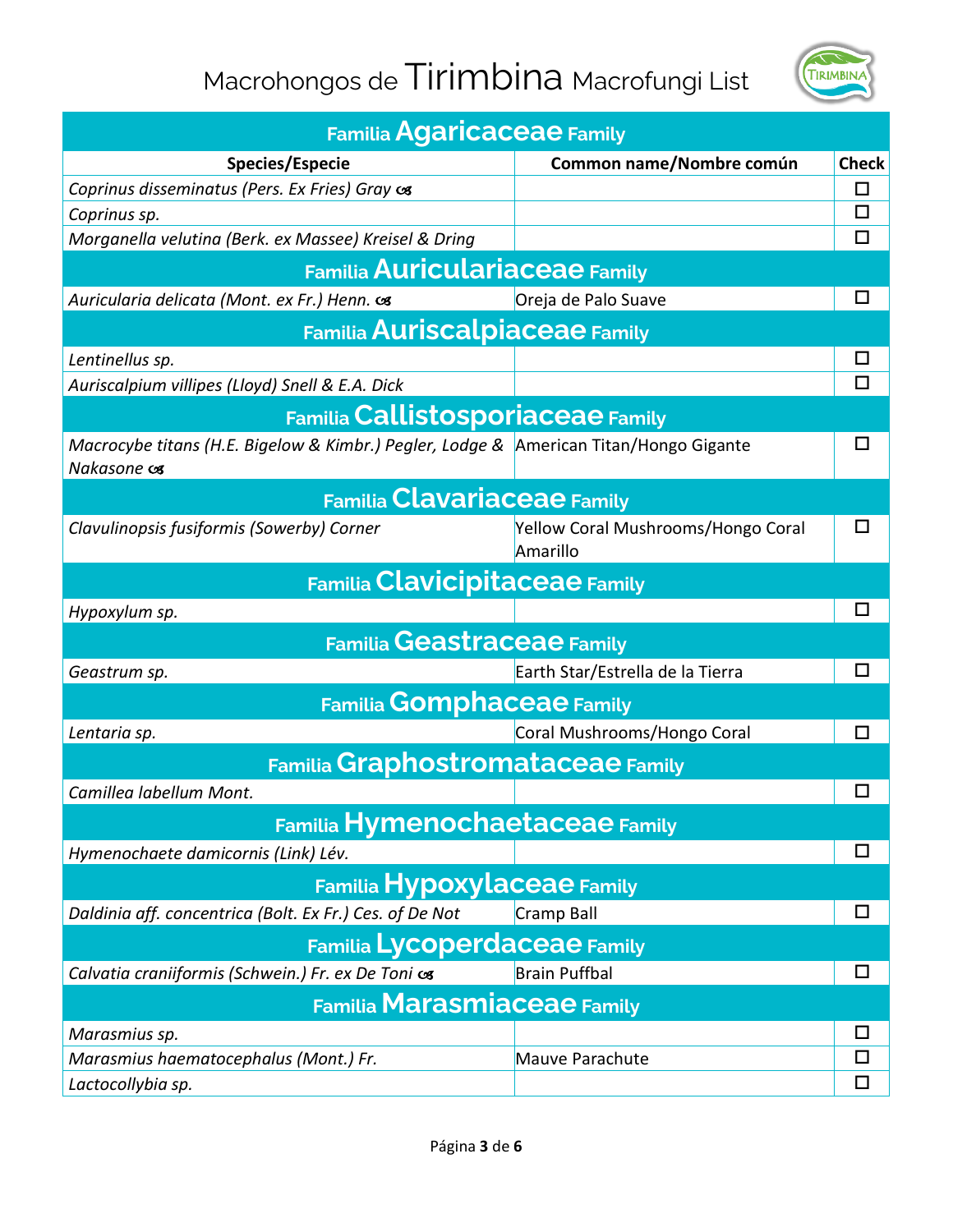

| <b>Familia MUCOraceae Family</b>                    |                                  |        |  |
|-----------------------------------------------------|----------------------------------|--------|--|
| Unknown Species/Especie Desconocida                 |                                  | П      |  |
| <b>Familia Nectriaceae Family</b>                   |                                  |        |  |
| Nectria discophora (Mont.) Mont.                    |                                  | □      |  |
| <b>Familia Omphalotaceae Family</b>                 |                                  |        |  |
| Caripia montagnei (Berk.) Kuntze                    | Pod Parachute                    |        |  |
| Marasmiellus sp                                     |                                  | $\Box$ |  |
| <b>Familia Panaceae Family</b>                      |                                  |        |  |
| Panus infundibulum Berk. & M.A. Curtis              |                                  | ப      |  |
| Panus tigrinus (Bull.) Singer                       |                                  |        |  |
| <b>Familia Pezizaceae Family</b>                    |                                  |        |  |
| Unknown Species/Especie Desconocida                 |                                  | □      |  |
| <b>Familia Phallaceae Family</b>                    |                                  |        |  |
| Neolysurus arcipulvinus (O.K. Mill., Ovrebo & Burk) |                                  | □      |  |
| Phallus indusiatus Vent. cs                         | Veiled Lady/Velo de Novia        | П      |  |
| <b>Familia Physalacriaceae Family</b>               |                                  |        |  |
|                                                     |                                  |        |  |
| Oudemansiella sp                                    |                                  | П      |  |
| <b>Familia Polyporaceae Family</b>                  |                                  |        |  |
| Amauroderma sp.                                     |                                  | □      |  |
| Fomes sp.                                           |                                  | ப      |  |
| Ganoderma coffeatum (Berk.) J.S. Furtado            | Oreja de Palo                    | $\Box$ |  |
| Ganoderma sp                                        |                                  | □      |  |
| Favolus sp.                                         |                                  | ΙI     |  |
| Microporus flabelliformis (Klotzsch) Kuntze         |                                  | □      |  |
| Polyporus sp.                                       |                                  | $\Box$ |  |
| Polystictus membranaceus (Lw.) Berlz                |                                  | □      |  |
| Pycnoporus sanguineus (L.) Murrill                  | Blood-Red Bracket/Oreja de Palo  | □      |  |
| Stecherichium sp.                                   |                                  | □      |  |
| <b>Familia Pyronemataceae Family</b>                |                                  |        |  |
| Scutellinia sp.                                     |                                  | ◻      |  |
| <b>Familia Sarchocyphaceae Family</b>               |                                  |        |  |
| Cookeina tricholoma (Mont.) Kuntze os               | Hairy Tropical Goblet/Hongo Copa | □      |  |
| Cookeina speciosa (Fr.) Dennis                      | Cup Fungi/Hongo Copa             | □      |  |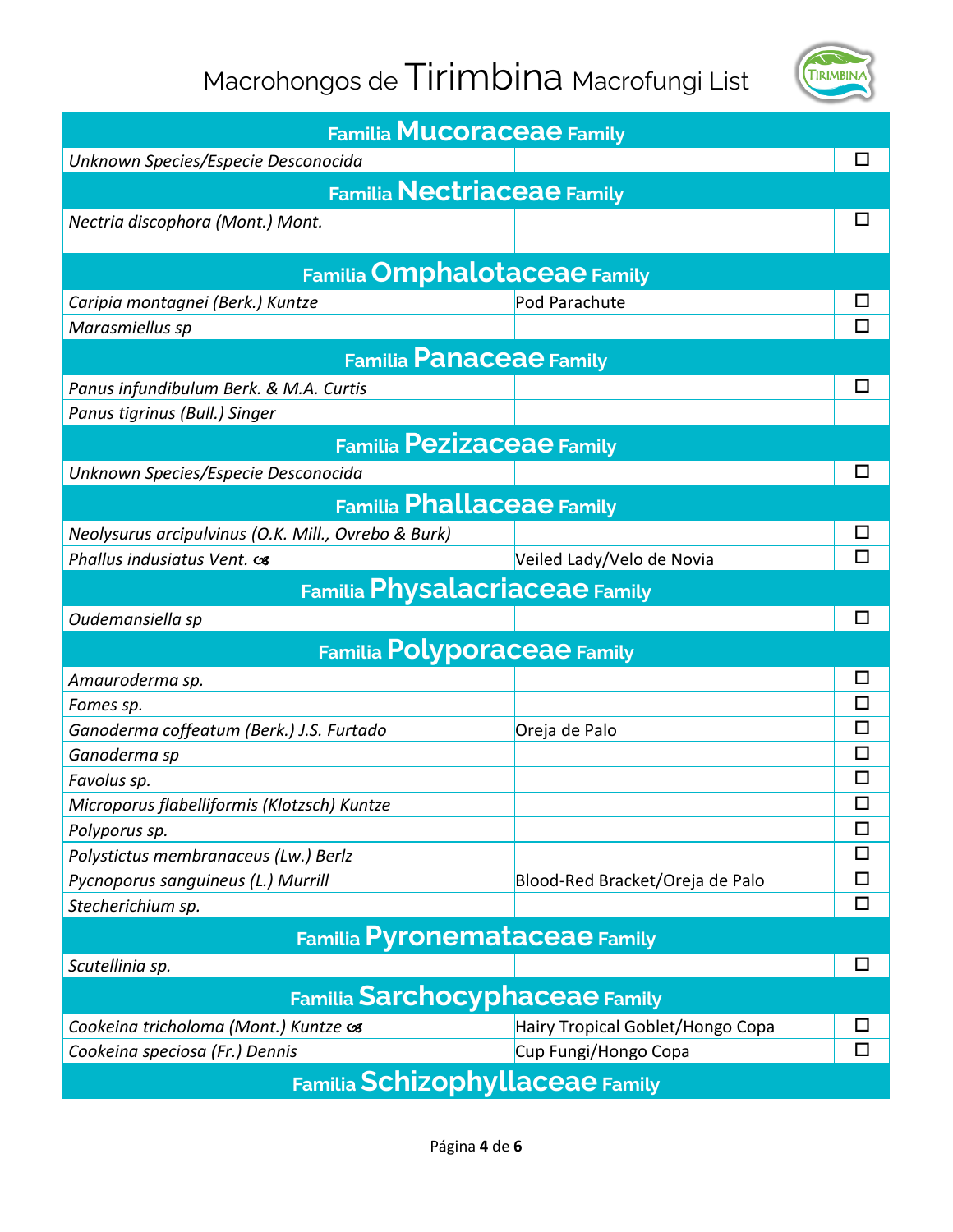

| Schizophyllum commune Fr. cs                | Splitgill/Nanacate                     | П |  |
|---------------------------------------------|----------------------------------------|---|--|
| <b>Familia Slerodermataceae Family</b>      |                                        |   |  |
| Scleroderma chrysastrum G.W. Martin         |                                        | □ |  |
| <b>Familia Stereaceae Family</b>            |                                        |   |  |
| Stereum sp                                  |                                        | П |  |
| <b>Familia Telephoraceae Family</b>         |                                        |   |  |
| Thelephora sp.                              |                                        | П |  |
| Unknown Species/Especie Desconocida         |                                        | П |  |
| <b>Familia Tremellaceae Family</b>          |                                        |   |  |
| Tremella fuciformis cs                      | Snow Fungus, Silver Ear/Hongo de Nieve | П |  |
| <b>Familia Tricholomataceae Family</b>      |                                        |   |  |
| Clavicorona pyxidata (Pers.) Doty           | Coral Mushrooms/Hongo Coral            | П |  |
| Dictyopanus pusillus (Pers. ex Lév.) Singer |                                        | П |  |
| Resupinatus silvanus (Sacc.) Singer.        |                                        | П |  |
| Unknown Species/Especie Desconocida         |                                        | П |  |
| <b>Familia Xylariaceae Family</b>           |                                        |   |  |
| Kretzschmaria clavus (Fr.) Sacc.            |                                        | П |  |

#### **Referencias/References**

- Baldrian, P., Větrovský, T., Lepinay, C., & Kohout, P. (2021). High-throughput sequencing view on the magnitude of global fungal diversity. Fungal Diversity, 1-9. [https://doi.org/10.1007/s13225-](https://doi.org/10.1007/s13225-021-00472-y) [021-00472-y](https://doi.org/10.1007/s13225-021-00472-y)
- Bessette, A. E., Roody, W. C., Bessette, A. R., & Dunaway, D. L. (2007). Mushrooms of the southeastern United States. Syracuse University Press. New York, USA.
- Cabral, T. S., Silva, B. D., Martín, M. P., Clement, C. R., Hosaka, K., & Baseia, I. G. (2019). Behind the veil– exploring the diversity in Phallus indusiatus sl (Phallomycetidae, Basidiomycota). MycoKeys, 58, 103. doi: 10.3897/mycokeys.58.35324
- IUCN, Red ListInternational Union for the Conservation of Nature. (2020). The UICN Red List of threatened species. [https://www.iucnredlist.org](https://www.iucnredlist.org/) Accessed 05 May 2022.
- Mata, M. (1999). Macrohongos de Costa Rica Mushrooms (Vol. 1). Instituto Nacional de Biodiversidad. Heredia, Costa Rica.
- Mata, M., Halling, R. & Mueller, G. M. (2003). Macrohongos de Costa Rica Mushrooms (Vol. 2). Instituto Nacional de Biodiversidad. Heredia, Costa Rica.